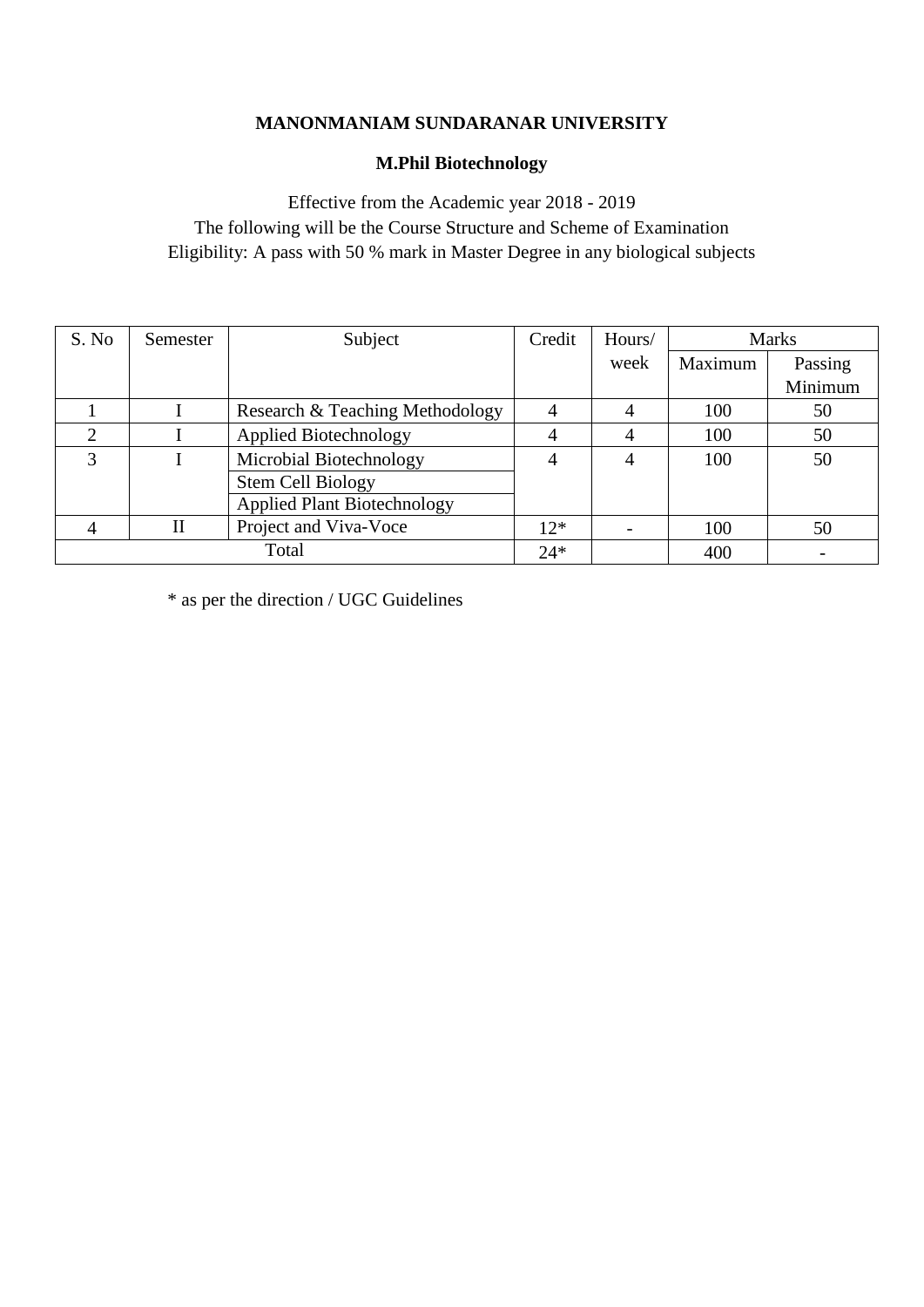# Research & Teaching Methodology

Preamble:

|   | u |    |
|---|---|----|
| - |   | ٠. |

To equip the students with the updated methodologies, techniques and instruments.

Outcome:

To obtain a thorough knowledge regarding the reagent preparations, experimental protocols and instruments.

## **Unit: I: Preparation of Solutions**

Types of Solutions - Standard Solutions, Stock Solution, Satuarated Solution, Solution of Acids, Expression of Concentration - Molarity (M), Molality (m), Preparation of one Molar (1M) Solutions, Normality (N), Mass Percent % (w/w), Percentage by Volume or % (v/v), Volume/Weight (V/W), Parts per Million (ppm), Parts per Billion (ppb), pH; Buffers and their preparation. (14L)

## **Unit: II: Microscopy & Microtechnique**

Microscopy - Principle, Working Mechanism and applications of Light, Phase Contrast, Fluorescent, Darkfield, SEM, TEM and STEM. Preparation of Whole mount and sections, staining, mounting and preparation of permanent slides; Cyto and Histochemical techniques. (11L)

## **Unit: III: Quantitative & Molecular Techniques**

Quantification of carbohydrate, protein, lipid, fatty acids and aminoacids (Proximate composition), Estimation of hydrolytic and detoxication enzymes. Molecular Techniques - Principle, mechanism and application of SDS, PAGE, AGE, PCR, RT-PCR; Basic principle and applications of chromatography, UV spectrophotometer. (12L)

## **Unit: IV: Manuscript, Thesis and Project Writing**

Research Processing, Writing of Report, Research paper and Review Articles, Project, Proof Correction - symbols, MS word review option and other tools; Palgiarism Checking, Impact Factor, h index, citation index, Funding agencies - DST, DBT, CSIR, ICMR, ICAR, MoEF, MoEs.

(13L)

## **Unit: V: Methodology Of Teaching**

Teaching - Objectives of Teaching, Phases of Teaching - Teaching Methods: Lecture Method, Discussion Method, Discovery Learning, Inquiry, Problem Solving Method, Project Method, Seminar - Integrating ICT in Teaching: Individual Instruction, Ways for Effective Presentation with Powerpoint - Documentation - Evaluation: Formative, Summative &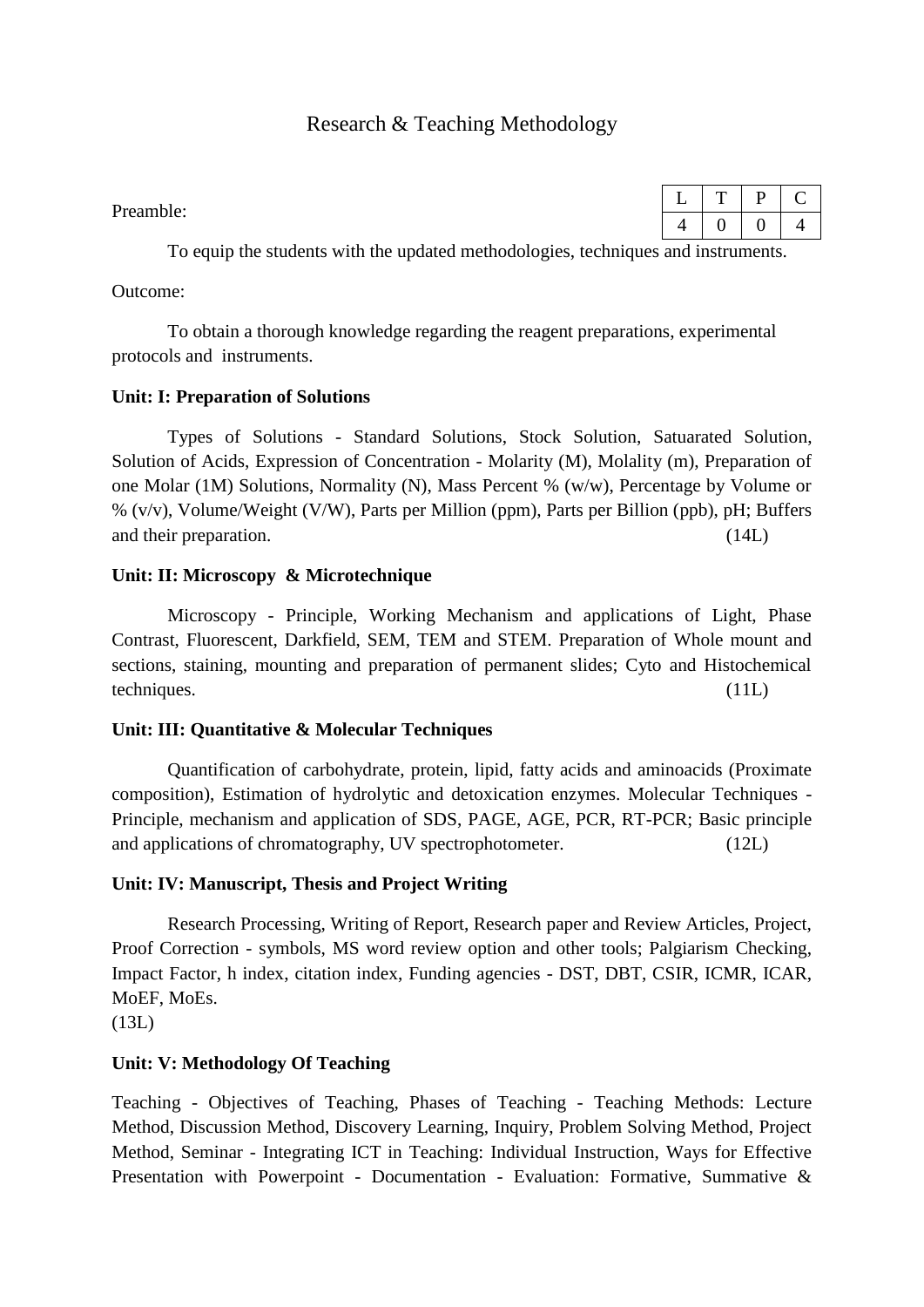Continuous and Comprehensive Evaluation - Later Adolescent Psychology: Meaning, Physical, Cognitive, Emotional, Social and Moral Development - Teaching Later Adolescents. (10L)

(Total: 60L)

#### References:

- 1. Rodney F. Boyer, 2012. Biochemistry laboratory: Modern Theory & Techniques, Second Edition, Prentice Hall.
- 2. Rajan Katoch, 2011. Analytical Techniques in Biochemistry & Molecular Biology, Springer, New York.
- 3. Sampath, K., Pannerselvam, A. & Santhanam, S. (1984). Introduction to educational technolog.  $(2^{nd}$  revised ed.). New Delhi: Sterling Publishers.
- 4. Sharma, S. R. (2003). Effective classroom teaching modern methods, tools & techniques. Jaipur: Mangal Deep.
- 5. Vedanayagam, E. G. (1989). Teaching technology for college teachers. New York: Sterling Publishers.

Applied Biotechnology - Core

#### Preamble:

To have an insight on animal models, vaccines, improved genetic crops, products from marine sources and patent procedures.

#### Outcome:

The paper will end up with knowing animal models, informations on vaccines, provide a widespread knowledge on genetically improved crops along with patenting procedures which will enrich the students in filing of innovative products in the form of patents.

#### **Unit I : Animal Model**

Mouse, Zebra fish, Drosophila, earthworm, *C. elegans*, *E. coli*, Arabidopsis, Knock out, Knock-in, knockdown (RNAi), Next Generation Sequencing, Transcriptome. (13L)

#### **Unit II: Vaccines and Therapeutic Agents**

Subunit vaccines - Live and recombinant vaccines- Attenuated vaccines- anti-idiotypic vaccines - genetically engineered immuno therapeutic agents - International standard of vaccines. (12L)

#### **Unit III: Crop Genetic Enhancement**

Cloning of improved agricultural crops for productivity and quality. Agrobacterium mediated genetic transformation, Gen gun, Terminator gene technique, role of Ti and Ri plasmids in transfer of novel genes into crop plant, screening of transgenics, evolutions of genetic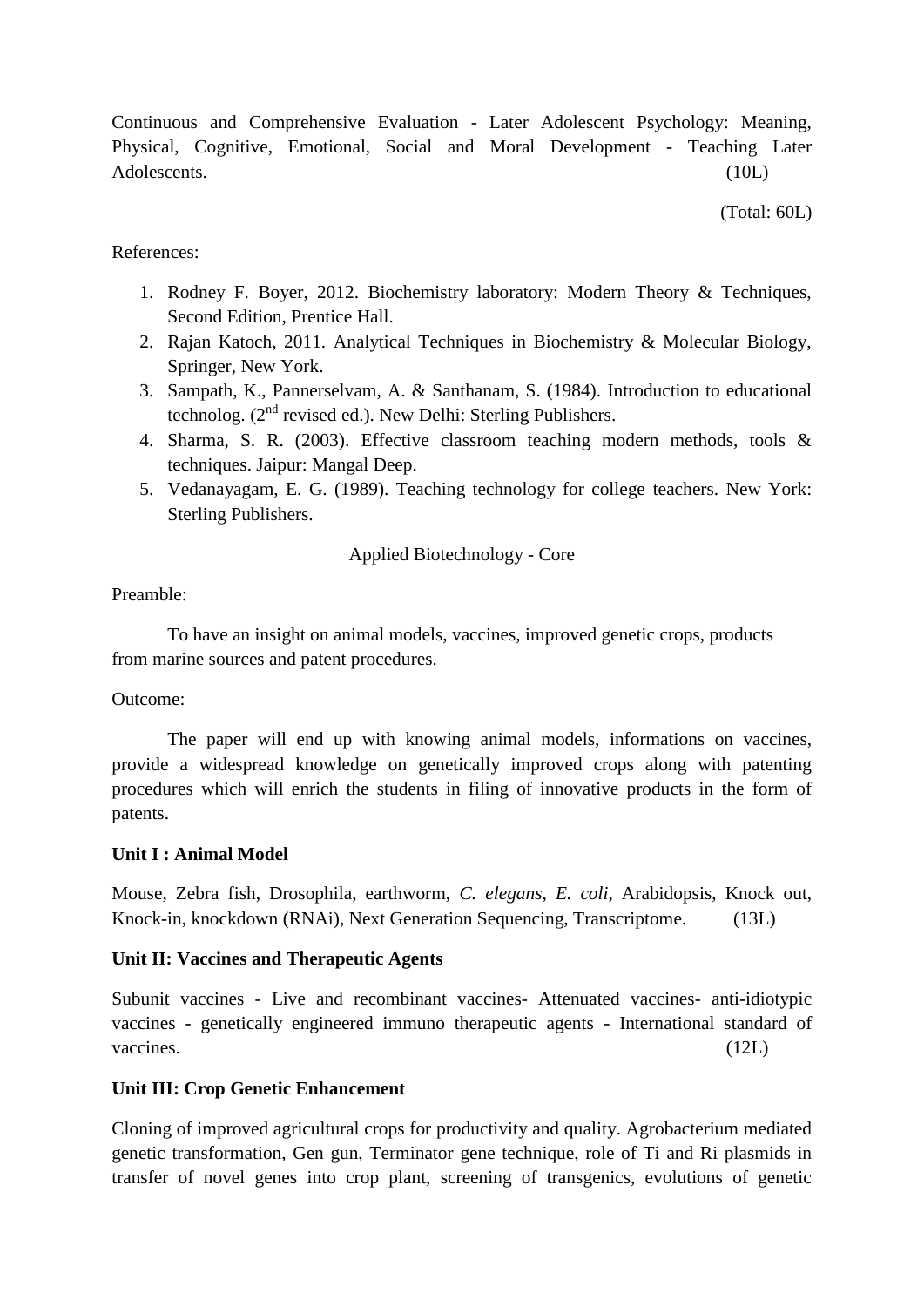stability, ethical issues related to transgenic plant, molecular markers, genomic assisted cropping, golden rice, indicator plants, synthetic biology. (12L)

#### **Unit IV: Products from marine sources**

Marine life, food, medicine and raw materials - seaweeds, sea grass and marine animals and associated microorganisms, isolation and identification of bioactive compounds from marine organisms using advanced techniques, pharmaceutically impotent compounds from natural sources. (12L)

## **Unit V : Patent ability of inanimate products of nature**

Vectors, FDA, FPA, Patent office practice - Trade secrets, copy rights, infringements problems, harmanization of patent laws, patenting and IPR, plant genetic resources, patent legislation, patenting products and protocols, International Scenario. Awareness among the public. TRIPS, GATT, CBD, EPA. (11L)

(Total : 60L)

#### References:

- 1. Kuby Immunology, 4<sup>th</sup> edition, R.A. Goldsby, Thomas J. Kindt, Barbara A. Osbarne (Freeman).
- 2. 2. Immunology- A short course,  $4<sup>th</sup>$  edition Eli Benjamin, Richard Coico, Goeffrey Sunshine. (Wiley-Liss).
- 3. Fundamentals of Immunology, William Paul.
- 4. Immunology by Roitt and Others.
- 5. J. Hammond, P. Mc Garey and V. Yusibov (Eds.): Plant Biotechnology, Springer Verlag, 2000.
- 6. T.J.Fu, G. Singh and W.R. Curtis (Eds.): Plant Cell and Tissue Culture for the production of food ingredients. Kulwer Academic /Plenum Press, 1999.

## Microbial Biotechnology (Optional)

## Preamble:

The paper briefs about the strains and their isolation to be used in producing products to be used by humankind. It also deals with the biodegradation and bioremediation concepts to clean our environment.

## Outcome:

The paper focuses in production of different products from microbes with an aim to create a clean, pollution free environment.

## **Unit I: History and Scope of Microbial Biotechnology**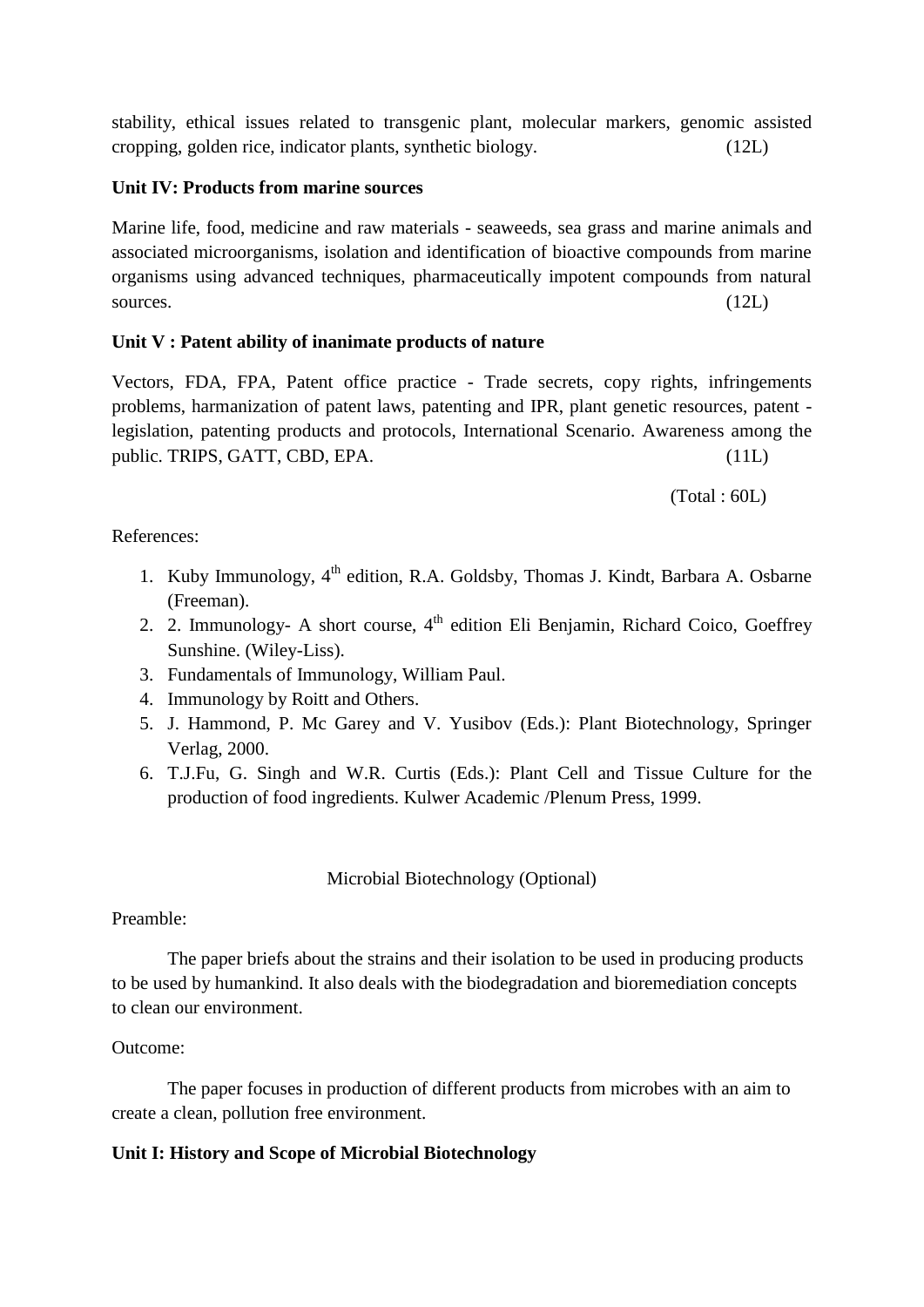Screening of strains -Isolation - Preservation, Classification and Characterization of Microbes, Media, Physical and chemical parameters, Registration of Microbes. (13L)

## **Unit II: Products from Microbes**

Fermentation Techniques, uses and mode of action - enzymes - vitamins -  $B_2, B_{12}$  antibiotics- penicillin, tetracycline, streptomycin, amino acids and organic acids- lactic, acetic and citric acid. (12L)

## **Unit III Food products from microbes**

Baker's yeast, single cell protein- beverages: Beer, wine, milk products - cheese - edible mushroom cultivation - manufacture, packing and storage, Agricultural Products: Biofertilizer - blue green algae, Azospirillum, Azolla, Biocontrol: *Bacillus thuringiensis*, *Trichoderma* and NPVs. importance of biocontrol agents, Archaebacteria - Extremozyme: Role of Halobacteria in salt production - halophilic microalgae-products from halophilic bacteria. (12L)

# **Unit IV: Microbial genetic improvement**

Conventional Methods, Recombinant Technology based Methods, Protoplast Fusion, Recombination, Alternation in metabolic pathways, immobilization techniques of cells, enzymes. (12L)

## **Unit V: Biodegradation and Bioremediation**

Biodegradation of Xenobiotics - microbes in mining, oreleaching, oil recovery, microbes in waste water treatment, biodegradation of non cellulosic waste from environmental conservation, bioconservation of cellulose waste into ethanol. (12L)

(Total 60L)

## References:

- 1. Marine ecological Processes by ivan Valieli, 1984, Springer- Verlag publishers.
- 2. Microbial Biotechnology Fundamentals of Applied Microbiology by A.N. Glazer and H. Nikaido, W.H. Freeman and Company.
- 3. Principles of Fermentation Technology, P.F. Stanbury & Whittaker, Pergamon Press.
- 4. Microbial Process Development, H.W. Woelle, World Scientific.
- 5. Product Recovery in Bioprocess Technology, J. Krijgsman, BIOTOL, buller worth Heinsmann.

Stem Cell Biology (optional)

Preamble: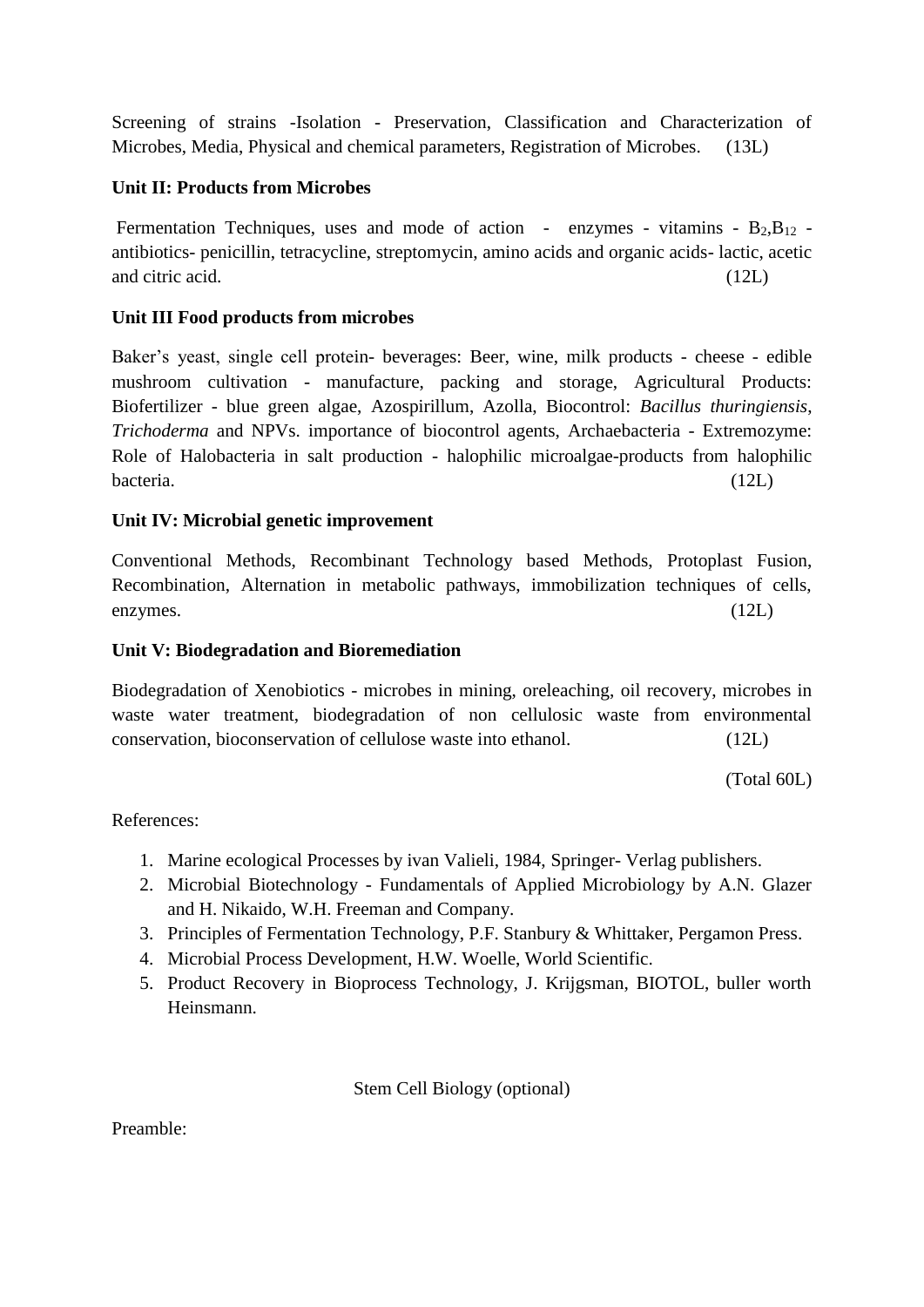Stem cells have remarkable ability to grow into any type of somatic cells. A lot of therapeutic applications have been developed using the science of stem cells.

Outcome:

The paper will definitely provide basic informations about stem cells, techniques involved in isolating stem cells and give updated informations on the therapeutic approached developed to till date using stem cells.

# **Unit I: Stem Cell**

Types of Stem Cells - pluripotent stem cell, progenitor or precursor cell, embryonic germ cell, embryonic stem cells, Adult stem cells, Differentiation, Plasticity, haematopoietic Stem Cell, Cancer stem cells, ES/iPS cells, similarities and differences between embryonic and adult stem cells, potential uses of human stem cells. Introduction to concepts in stem cell biology (renewal, potency). (12L)

# **Unit II: Embryonic development**

Early embryonic development, lymphoidal differentiation and maturation, Pluripotency and reprogramming, Epigenetic controls of stem cells. (12L)

# **Unit III: Stem cell characterizations**

Isolation & Characterizations, markers & their identification, FACS, Fluorescent microscope, Growth factor requirements and their maintenance in culture, Feeder an Feeder free cultures, Cell cycle regulators in stem cells, Asymmetric cell division. (12L)

## **Unit IV: Generation and manipulation**

Generation and manipulation of Mouse Embryonic Stem Cells & Human Embryonic Stem Cells. Molecular mechanisms of self-renewal, pluri/multipotency and lineage differentiation. Molecular basis of pleuripotency and stem cell niche, migration of stem cell. Stem cell signalling pathways. Animal models of regeneration, Types of regeneration. (12L)

## **Unit V: Cell Development**

Primordial Germ Cells & Germ Cell Development, Epigenetics & Reprogramming in Stem Cell Biology, Stem Cell Gene Therapy, Stem Cell therapy for neurodegenerative diseases, cardiac regeneration, leukemia, ethical issues. (12L)

(Total: 60 L)

References: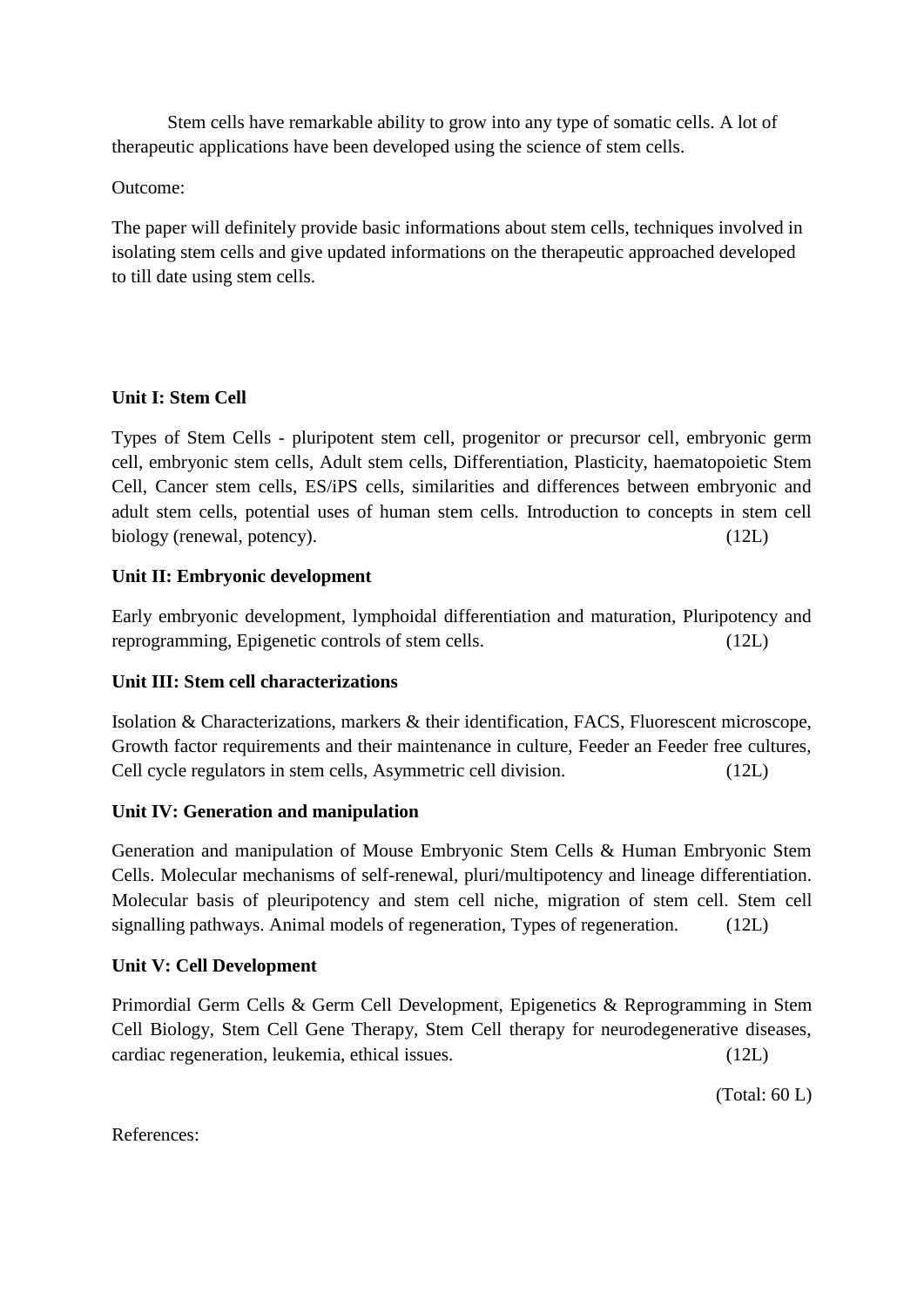- 1. T.J.kindt, R.A. Goldsby and B.A. Osborne, Kuby, Immunology, 2007, W.H. Freeman & Company.
- 2. P.Delves S. Martin, D. burton and I. Roitt, Roitt's Essential Immunology, latest Edition, 2006. Wiley-Blackwell.
- 3. A.K. Abbas, A. Lichtman and J.S. Pober, Cellular and Molecular Immunology, 2000, W.B.Saunders Company.
- 4. C.A. Janeway, Jr. P. Travers, M. Walport and M.J.Shlomehik, Immunology, 2001, Garland Science.

Applied Plant Biotechnology (Optional)

#### Preamble:

The paper focuses on plant tissue culture, genetic transformations, molecular markers and plant microbe interactions.

#### Outcome:

The paper will definitely enrich the student minds with the basic techniques involved in plant tissue culture and also will definitely end with the usage of different molecular markers and give a better understanding of the plant microbe interactions.

## **Unit I: Plant Tissue Culture**

Practical aspects of plant tissue culture, Totipotency, Somatic embryogenesis, Callus, Cell suspension Culture, Micropropagation, protoplast, Anther and Ovary Culture, Somaclonal Variation, Germplasm Conservation, Hairy root Culture & applications (secondary metabolic production). (12L)

## **Unit II: Genetic Transformation**

Agrobacteirum mediated genetic transformation, vectors, Ti and Ri plasmids, mechanisms of T-DNA transfer, role of virulence genes, use of reporter genes, multiple gene transfers. BT cotton, molecular aspects of herbicide resistance. Vectors-less or direct DNA transfer, particle bombardment, Electroporation, microinjection, transformation of monocots. Transgene stability and gene silencing. Application and limitations. (12L)

## **Unit III: Molecular Markers**

Genetic and physical maps, DNA fingerprinting r techniques RFLP, RAPD and AFLP, SSR markers, SCAR (sequence characterized amplified regions), SSCP (single strand conformational polymorphism). Molecular markers linked to disease and pest resistant genes,